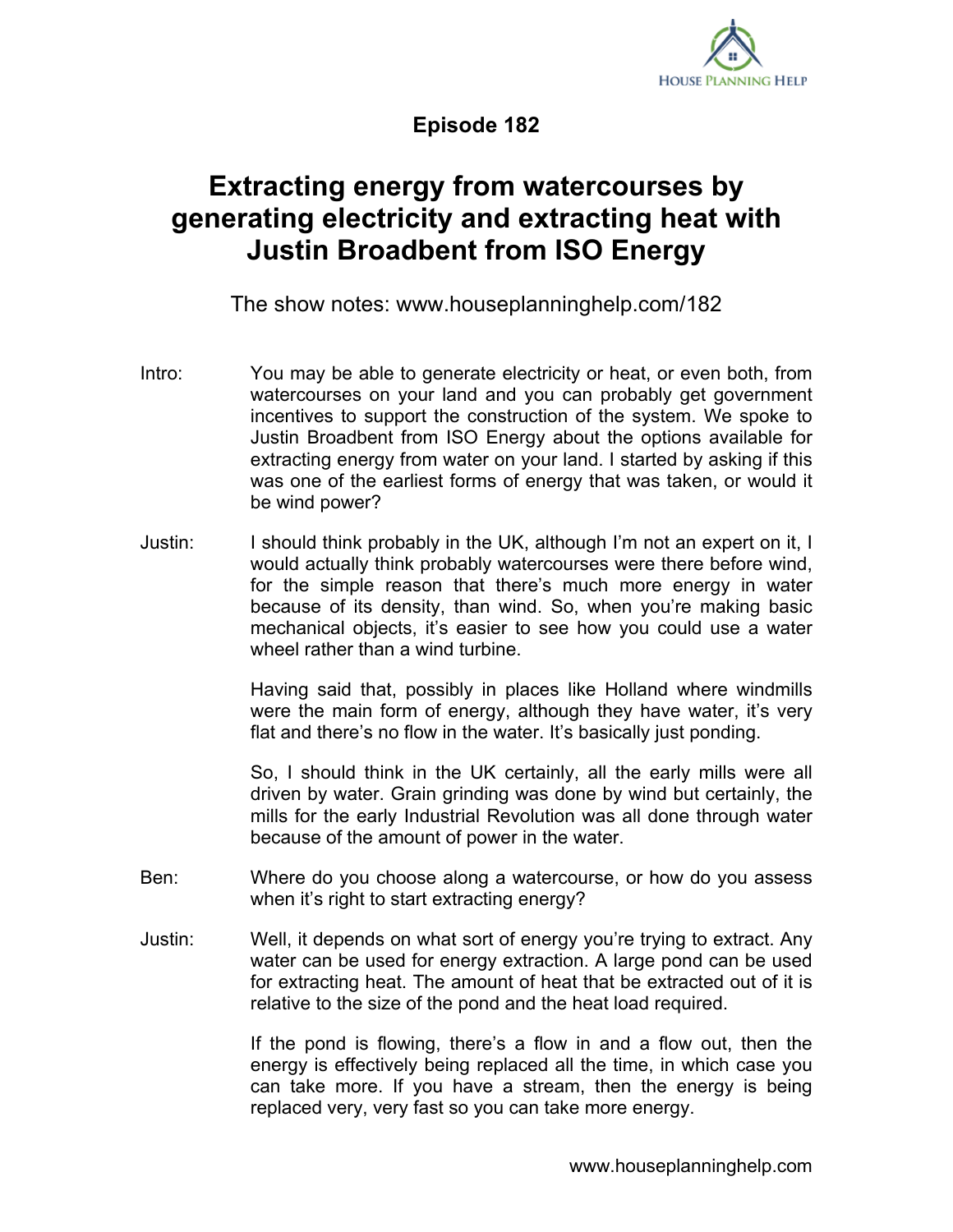

That energy is really heat. You have a constant known 7 to 12 degrees temperature in a flowing river. A pond can actually get much higher than that, but we have a constant. That constant is constantly being replaced. So, you can extract loads of heat out of it.

With regard to electricity, you need, what in industry terms is called, either a flow or a head. A head is like a waterfall or a mountain stream. Something like that has head, and between the top of the stream and the bottom of the stream gives you the calculation of how much energy you can take out of it. To extract electricity, you need head and/or volume, preferably both.

- Ben: Is the heat version the simplest, to begin with? Shall we go down that route first?
- Justin: It's the simplest and the most likely to be worthwhile, especially in the southern parts of England. If we're in Wales or Scotland then no, hydro looks good. In Southern England, generating electricity is rare. You've got to find a millstream, an old mill. That's where they positioned them.

If you just have a small stream running through your garden, as in fact I do, really the only thing you can probably do is extract heat out of it.

- Ben: How would we do that? What are these devices?
- Justin: There are a number of different ways.

If you take a pond as the simplest, a pond is fairly slow running water. You simply install some sort of heat extraction mechanism, which is often coils of plastic pipe which recirculates through a heat exchanger and extracts heat out of it.

If you have slightly flowing water then there are items called Energy Blades, which are effectively stainless steel radiators, if you can imagine a bank of four or five radiators made of stainless steel so they don't rust. In a flowing stream, you can extract an enormous amount of energy out of it because almost whatever you take out, as long as you don't actually freeze the water, two seconds later, there's new fresh water coming down the stream.

We have huge manor houses using hundreds of thousands of kilowatt-hours a year out of streams, just by putting in a bank of 20 stainless steel radiators, basically.

Ben: And there isn't a case of affecting wildlife or anything downstream?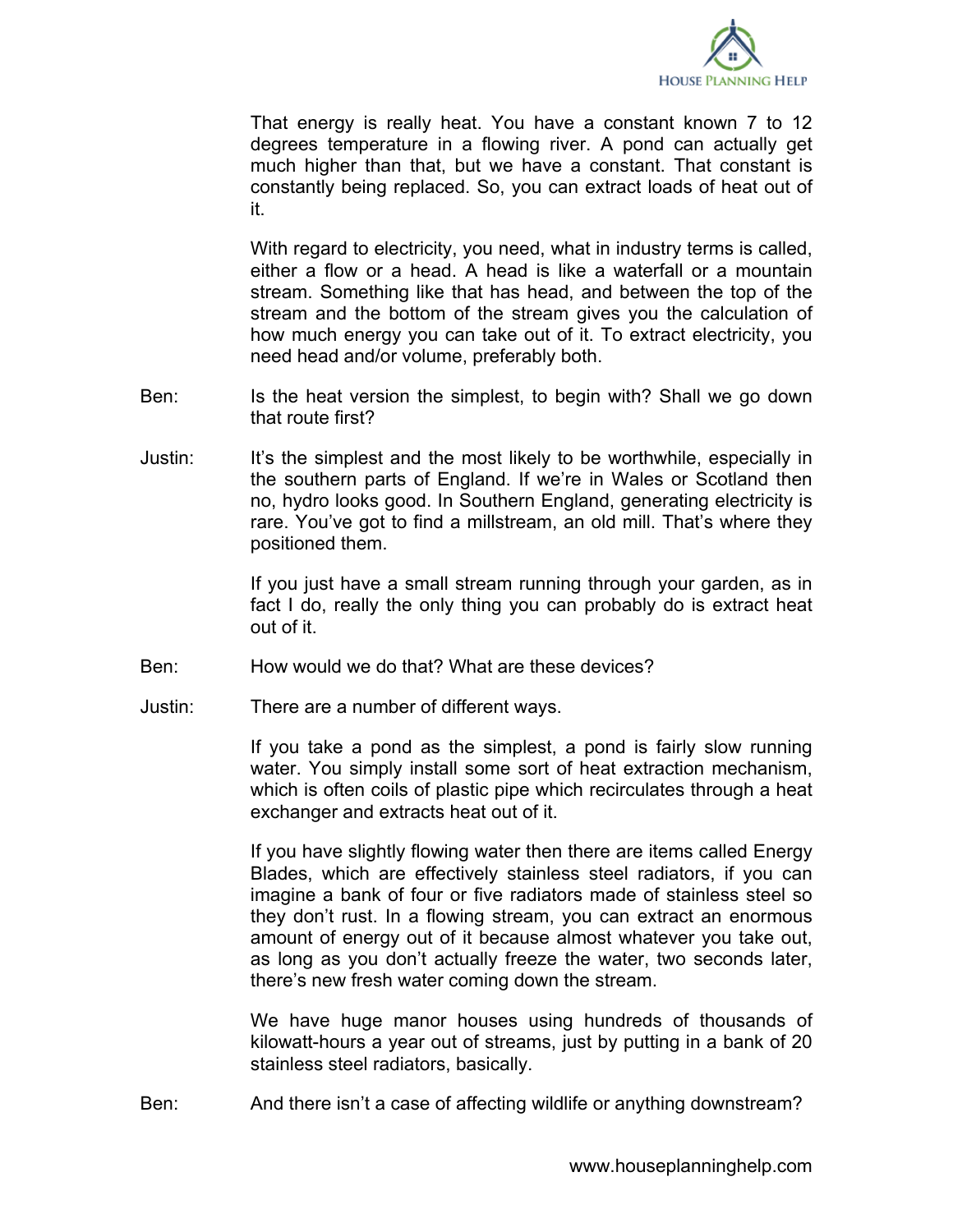

Justin: No. Relatively speaking, the amount of energy you're taking out of a stream is very, very small because of the volumes involved.

> Out of a pond, there is the opportunity to cool the temperature of the pond and yes, it probably does affect wildlife slightly. But frankly, in Great Britain let's say, it's the same fish that live in the south of England as live in the Highlands of Scotland. So actually, they just probably think that you've moved them up north, after we've cooled the pond slightly.

- Ben: You mentioned that you've got a watercourse and you're not doing anything. Is there a reason? I think this period property that you own is heated by a ground source heat pump. Is there a reason you chose one over the other?
- Justin: We started 11, 12 years ago and in those days, ground source was what we understood. As the years have gone by, we've developed how to extract heat neatly out of water.

We do actually have one system. We have a gym in the industrial yard and that is heated via a pond using an Energy Blade, actually.

- Ben: So, there's not much in it really, when it comes down to it?
- Justin: No. If I was starting all over again, I would probably choose the river, rather than the ground, simply because it's cheaper to use a stream.

The problem with the river that we have here is that it suffers a lot from flash flooding. There's a lot of development going on in the area, as you know, and the amount of flooding is getting worse. As such, it makes it difficult to control what you're actually putting in the river.

But if I was starting again, I'd probably use the river. It's the more efficient way of doing things.

- Ben: From a cost perspective, is there anything to consider when you're weighing up your options, like you were mentioning?
- Justin: Yes. If you're fortunate enough to have a stream, it means you can just plunk an Energy Blade in the stream, euphemistically – it might be a bit more complicated than that, but you plunk an Energy Blade in the stream and it costs you a couple of thousand pounds to install it and Bob's your uncle, you have an energy source.

To do the same thing with the ground, you might have to dig, off the top of my head, 500m of trenching a metre deep, a metre wide, put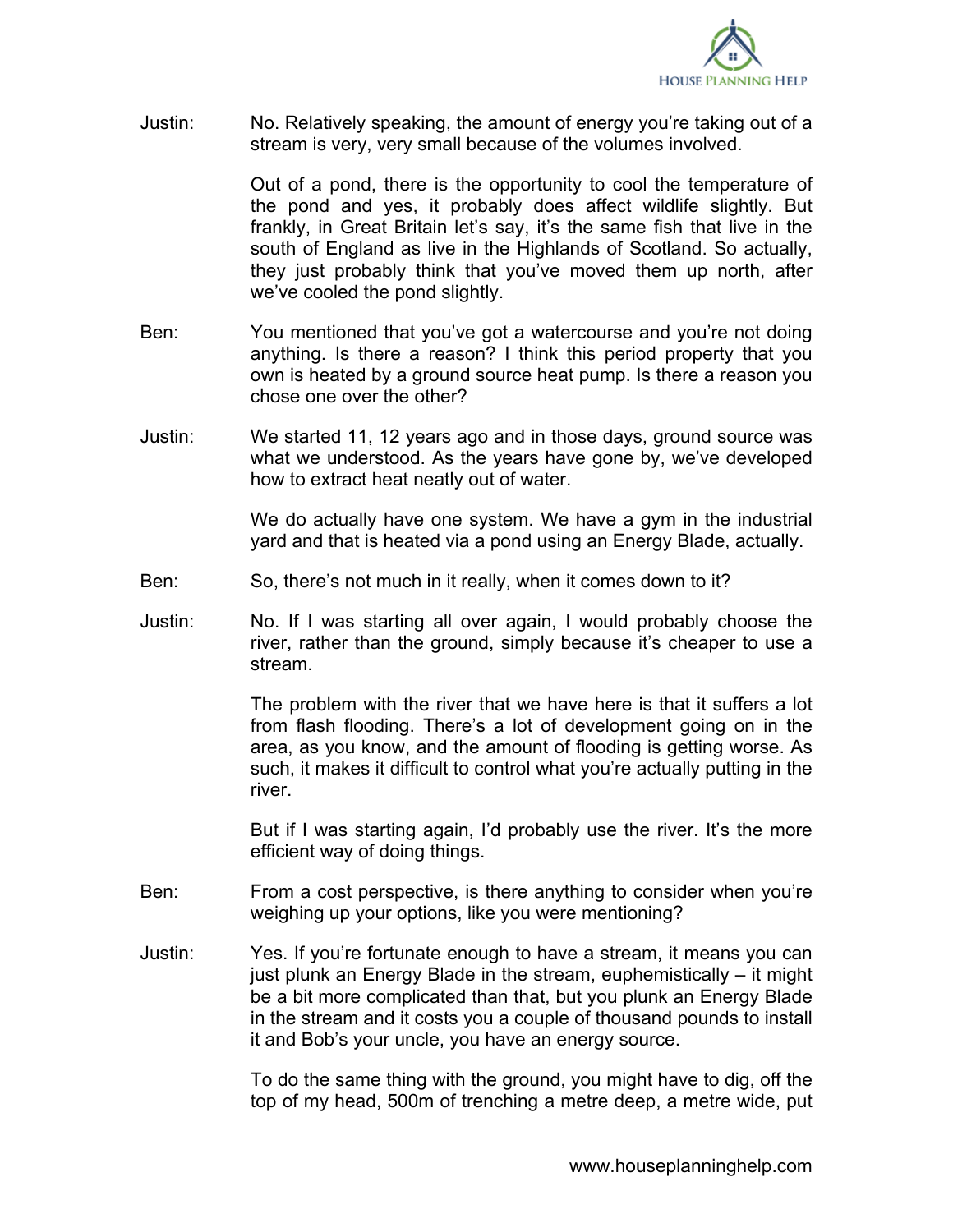

a load of plastic pipe in the ground and all the glycol that goes with it etc, and instead of it costing two or three thousand pounds, it's cost you five or six thousand pounds.

So, that's the main driving force. And it won't be quite as efficient. The river will be more efficient because you can cool the ground but you can't cool a river.

- Ben: Maintenance?
- Justin: Both ways there's very little maintenance as such. It's fairly static. It is a radiator.
- Ben: How might it break or come to the end of its lifecycle?
- Justin: Well, these things are built of stainless steel so they have quite a long lifecycle. You can imagine that maybe a tree trunk could come down the river.

It's not impossible, obviously. When we're doing these things, we build them with guards on the front, but it's not impossible that something could come down and take it out as it were. You'd probably be able to find it a bit down the stream, pick it up and bring it back. But that is an issue.

In the olden days, before we had these energy blades, we used to use plastic pipe. That was a bigger issue because often that can get dragged down. In fact, it's not strong enough and so we stopped doing it after a while.

- Ben: What would it look like then, if we're going down this route? Perhaps there's an example that you've done recently for a customer where we can show some photos of this particular way and what process you went through to completion?
- Justin: Different customers do it in different ways. I can give you some photographs for your website to show different ways.

The simplest way is literally if you have a small stream at the bottom of your garden, you just put the energy blade in the stream and dig a small trench back to your heat pump and it's up and running.

Other people go to extremes of making it a feature. I have a couple of clients who actually diverted part of their stream, dug a canal, concreted it in and had a walkway over the top of it so that they can actually demonstrate to people how they're heating their house, their swimming pool or whatever. And it's quite nice. It's quite nice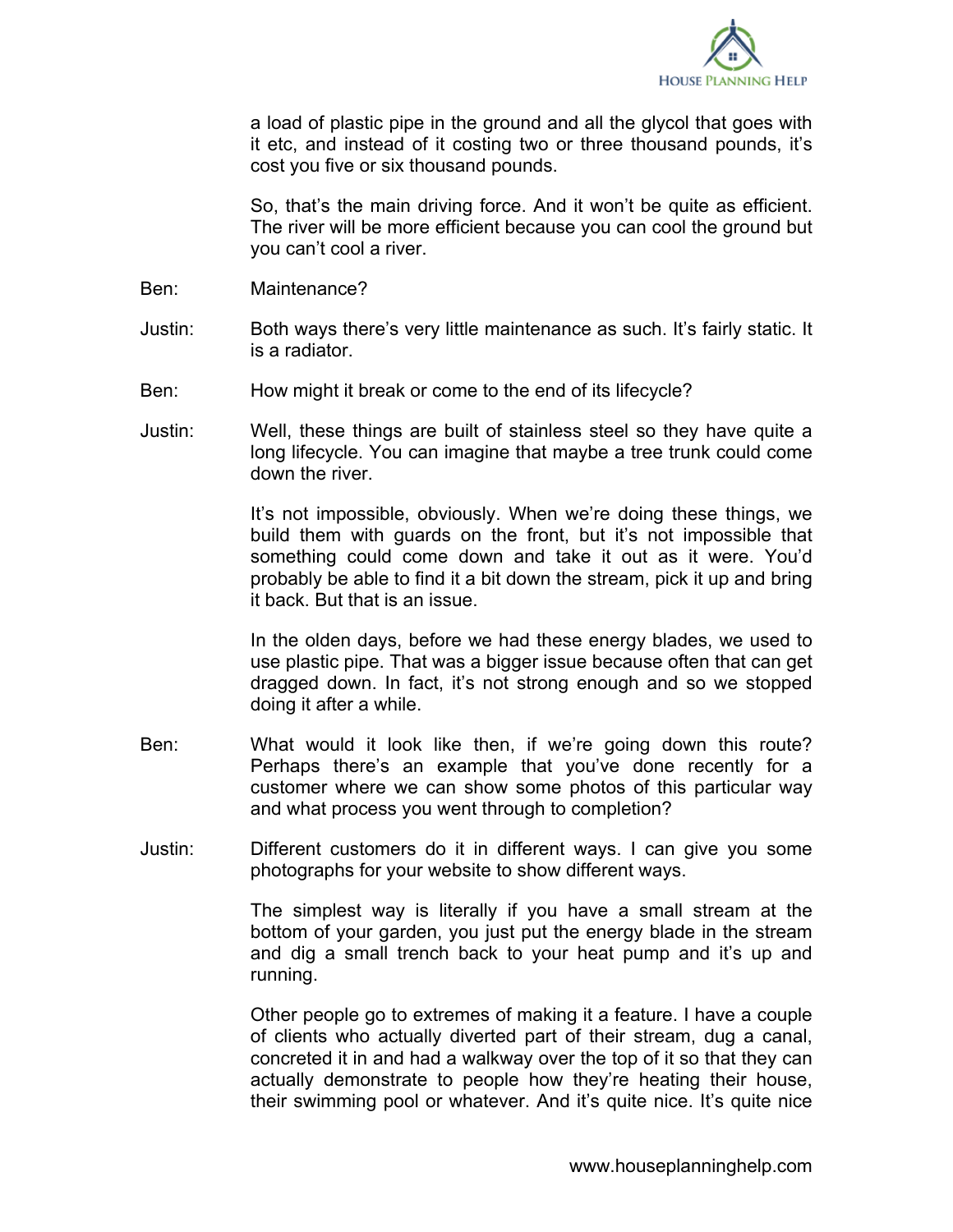

for us as well, obviously, as a company that do these things. But you don't have to go to that extent.

- Ben: I quite like that. So, has that pretty much given us an overview of this extracting heat? Is there anything else we need to beware of?
- Justin: No. If you have the right spot and you have the right watercourse, then it is fantastic. It's the only way to do it. If you don't, then you can't do it. It's as simple as that. There's no half way. It either works or it doesn't.
- Ben: Is there any way we could tell ourselves, or do we need to get someone who knows what they're talking about?
- Justin: Get someone in. As a company, we have 50 man-years' worth of experience in this now. You learn by our mistakes; we've made plenty of them along the way.
- Ben: Let's move on to more hydro now. We're saying that it has to have this fall of water, a flow of water. Is it one or the other or are you looking for both?
- Justin: Ideally, you're looking for both.

If you have a big mountain river, fantastic. You see people building dams. You go to the Alps, you go to Scotland, you go to Wales, they build small dams and then you see the pipe coming down the mountain. That's a traditional hydro system.

It's all about volume of water creating weight in the pipe, which means that you can run a turbine at the bottom of it. The greater the head, which is the technical term for the drop, the more power you can generate.

So, if we think about the south of England, there aren't that many, apart from the North and the South Downs, and you'd be unlikely to get planning permission to do anything on those.

- Ben: So, you have to get planning permission going down this route?
- Justin: If it's an area of outstanding natural beauty, absolutely you do, yes.
- Ben: But on a normal river?
- Justin: To dam it, yes you do. To put an Energy Blade in the water, no you don't. It's no different to building a small pier or something like that. And it's easily removable. But to dam a stream, in this country, you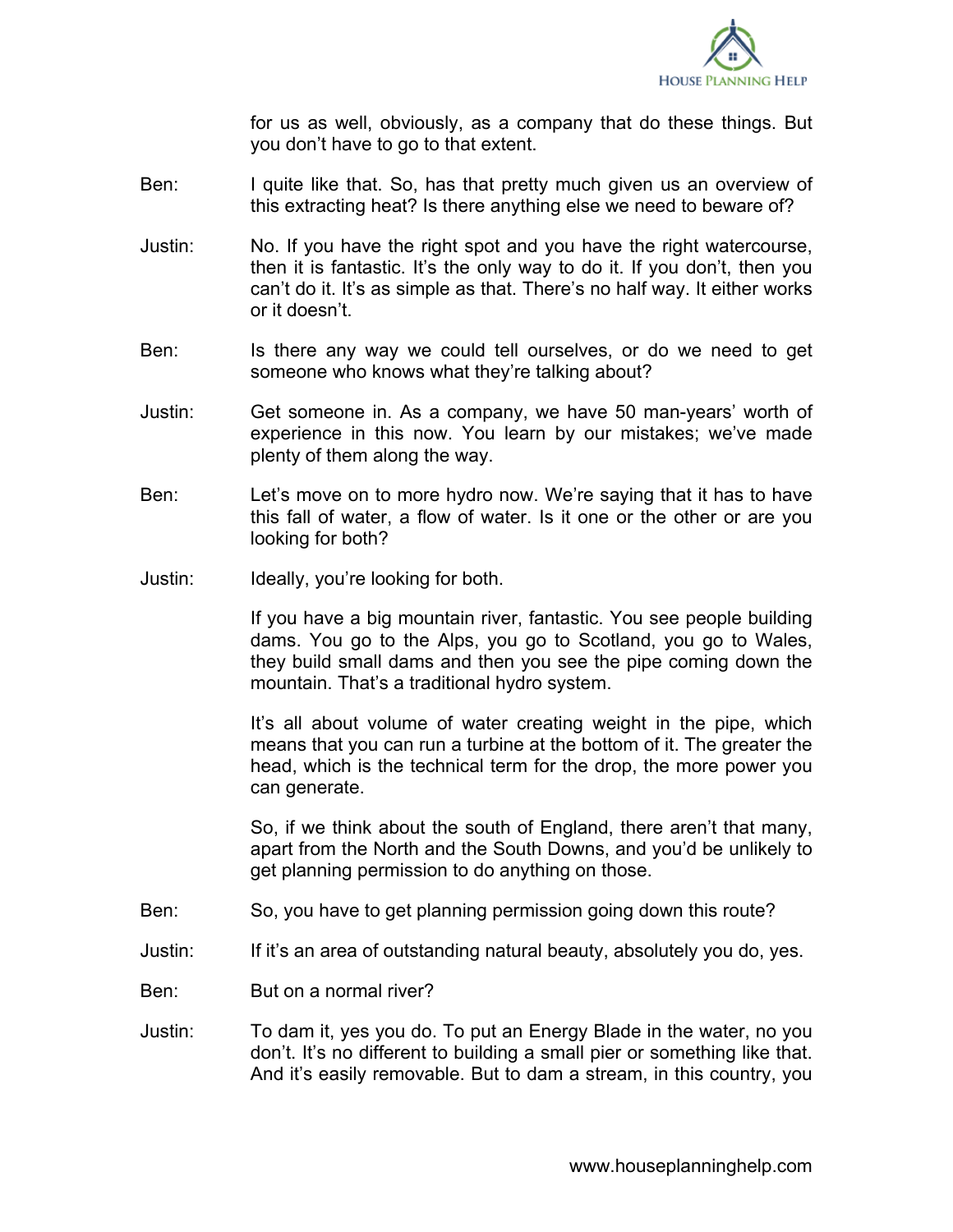

do need permission from the Environment Agency, or River Authority as it used to be.

- Ben: Is it always a turbine? That's quite a severe piece of kit.
- Justin: No. We were just discussing in the south of England you don't have very many mountain streams, and so what you do is if you look at where the old mills were built, it tends to be a hill stream and they would dam it slightly and put a traditional water wheel in place. That would then drive the machinery of the mill.

Those are typically good areas. They built them where they built them because they were good places to build, obviously.

- Ben: I was going to say, this might be one of the key giveaways, that you're on an old mill site, and you've actually got a good case study that we could dig into.
- Justin: Yes. We have three or four mills that we've converted to do exactly this. If you're fortunate enough to have bought a mill then yes, it's great. Or if you're next to a mill on the same millstream or something like that, then there's lots that we can do for you, probably.

In those cases, traditional turbines aren't any use because you don't have enough head, but you have lots of volume in the stream.

So, in an ideal world you have head and volume and then you can build a traditional turbine. If you don't have the head, then you have to have even more volume. You still have to have some drop. You still have to have, let's say, six feet, two metres of drop. That's enough, as long as you've got a few thousand litres a second going through the stream. In which case, the best way of doing it then is what's called an Archimedes Screw.

Archimedes originally invented his screw to actually send water uphill, when they were sending water around in Rome and Greece. They used the Archimedes principle to actually pump the water in the first place. Nowadays, we tend to mainly use it in the opposite direction, using the flow of the river or the stream, to turn the turbine and on the end of the screw, there's an electrical generator that generates the electricity.

Ben: And it's quite effective? If you had this next to a house, you're going to be able to get a fair amount back, obviously dependent on the size of the river?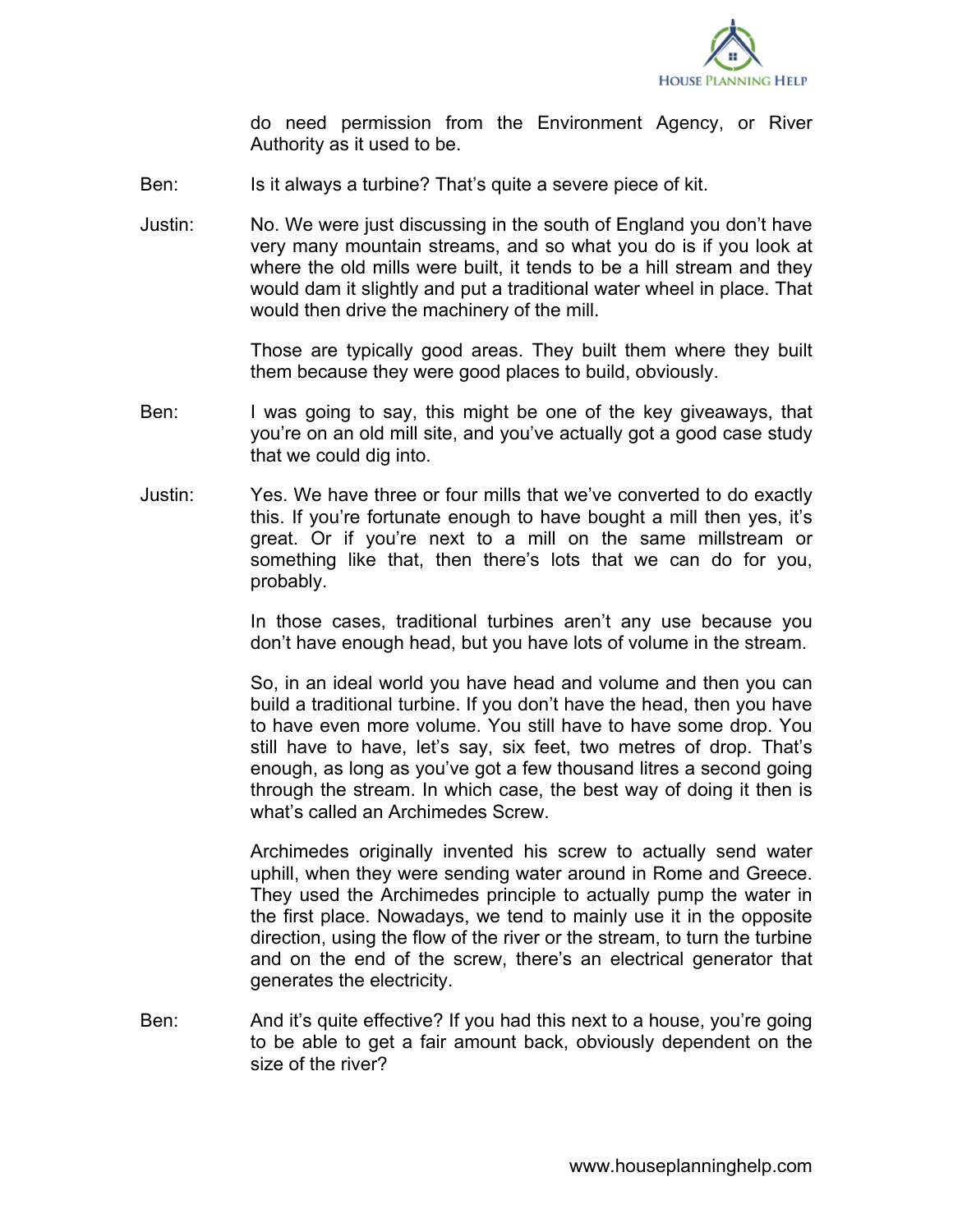

Justin: If you're fortunate enough to have the right spot, it is incredibly effective. I have clients who are now generating 15, 20 kilowatts of electricity an hour, which is far, far more than you need for any single house. 24 hours a day, 365 days a year. And effectively, apart from a little bit of maintenance, it'll go on forever.

> It's a wonderful way of doing things. We should be doing more of it in this country.

- Ben: What happens with that surplus?
- Justin: Assuming you're on the electricity grid, which most people are, if you have electricity coming into your house, then we can send it back the other way. They basically sell it back to the electricity companies.

So, it's a bit like if you have photovoltaic panels on your roof, they might produce a few kilowatts. Well, an Archimedes Screw should be able to generate tens of kilowatts. Much more efficient.

- Ben: And there were some incentives. Are they still going?
- Justin: Yes. The same feed-in tariff that pays you to generate electricity with photovoltaic cells pays you to generate electricity with an Archimedes Screw.

Of course, with PV panels, they only work between the hours of daylight. And if the sun is shining, they work well, if the sun's not shining, they don't work so well. And it tends to be that you're generating electricity during the day in the summer, when you need the electricity the least. With an Archimedes Screw flowing through a river, you tend to generate slightly more power in the winter because the rivers are higher, and it runs 24 hours a day, 365 days a year so, you always have the power when you need it.

- Ben: What would wear out or need that maintenance? Because it's obviously got a lot going through it all the time.
- Justin: Yes. The screws themselves are fairly maintenance free. The bearings, of course, will one day go, and the gearbox at the top needs maintenance. But it's not a huge amount. It's a fairly basic system in reality. It's heavy but basic.
- Ben: I imagine you need quite a big space to put it in. Do they vary a lot in size, or tend to, for this sort of purpose, be a set size?
- Justin: As with all these things, size matters I'm afraid. The smaller the size of system, the less return on investment you get.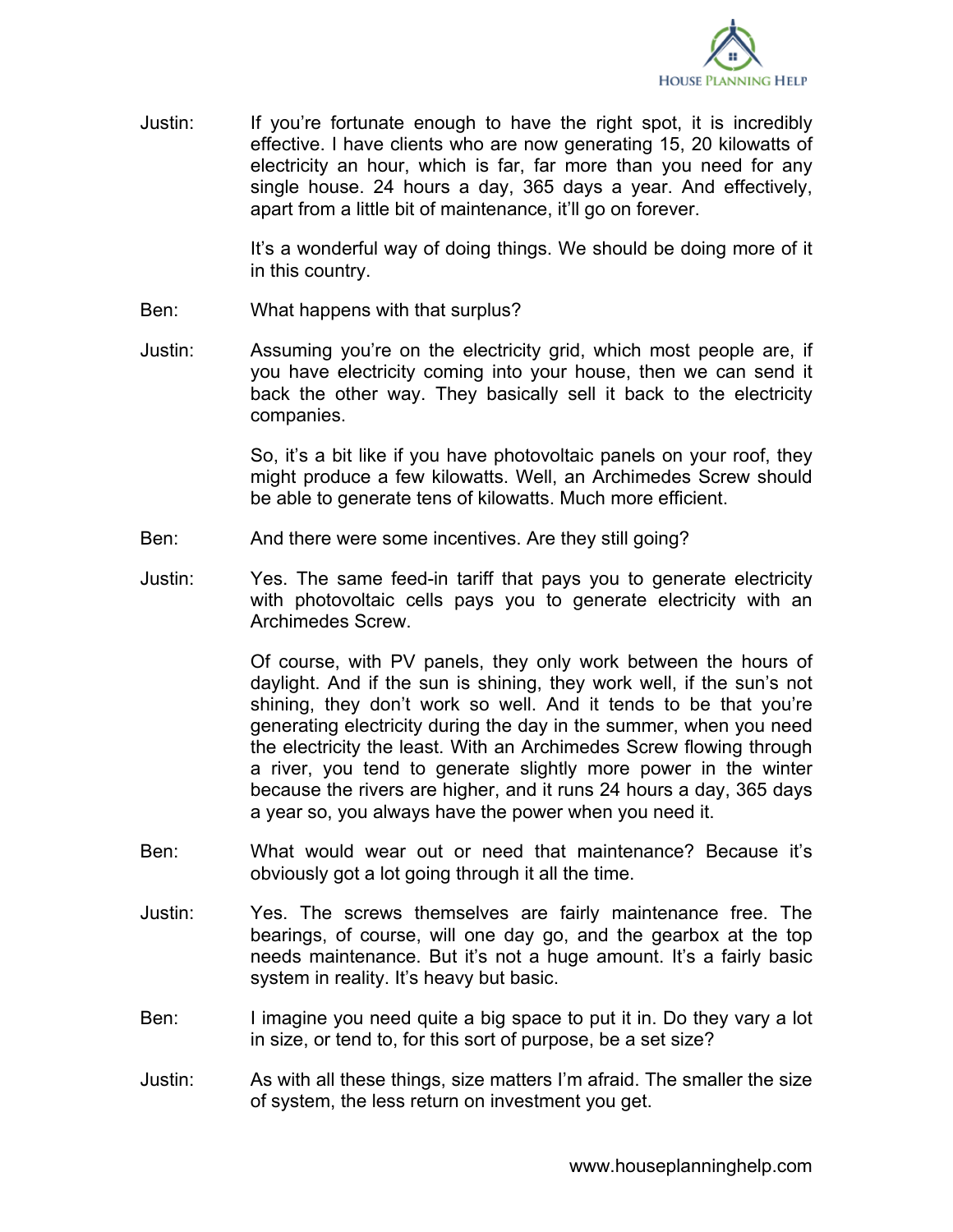

It's difficult to describe on the radio but if you have a stream that's two metres across and half a metre deep, then that's a good size. Out of that, you'll probably get something like 10, 15, 20 kilowatts of energy, depending on the fall that you have.

If you have a stream that's only half a metre across and 250mm deep, you might get five kilowatts out of it. But because of the amount of civil engineering and the cost of making these things, actually there's not much difference in the cost between the two. But the return on investment on a system that's producing 20 kilowatts is obviously four times greater than one that's producing five kilowatts.

So, it is rare that as a company we want to get involved with things that are much less than 20 kilowatts, because you spend an awful lot of time and effort in getting permissions and this, and then the costs mount up and suddenly you've found that it's all going to cost £150,000 and you're only going to make £5,000 a year out of it. It doesn't pay back.

- Ben: Do you almost divert the river a bit? Because when the river's flowing, you don't want to be building in the middle of this.
- Justin: Yes. That's why we always look for mill houses because the millstream has already been diverted off the main river. So it's a nice, controlled environment to work with.

Whatever happens, you always have to worry about the environment, obviously. We're all here trying to do things for the environment. So we don't want to be blocking the river so that fish, eels and animals can't get by. So it always has to be just a part of the stream, if you like. You can't just say 'I'm going to block this stream forever more.'

We did that in the Victorian times and half the rivers became devoid of fish, salmon, eels and things like that. So we, and the Environment Agency, are trying to rectify that situation.

So nowadays, you can't block a stream completely. You always have to have a fish pass or something.

- Ben: What is a fish pass?
- Justin: A fish pass is exactly as it's called. It's a way of giving the fish a route upstream, without having to go through the mechanism.
- Ben: How do they avoid it? How do they not say 'there's something very interesting down there, I'm sure of it'?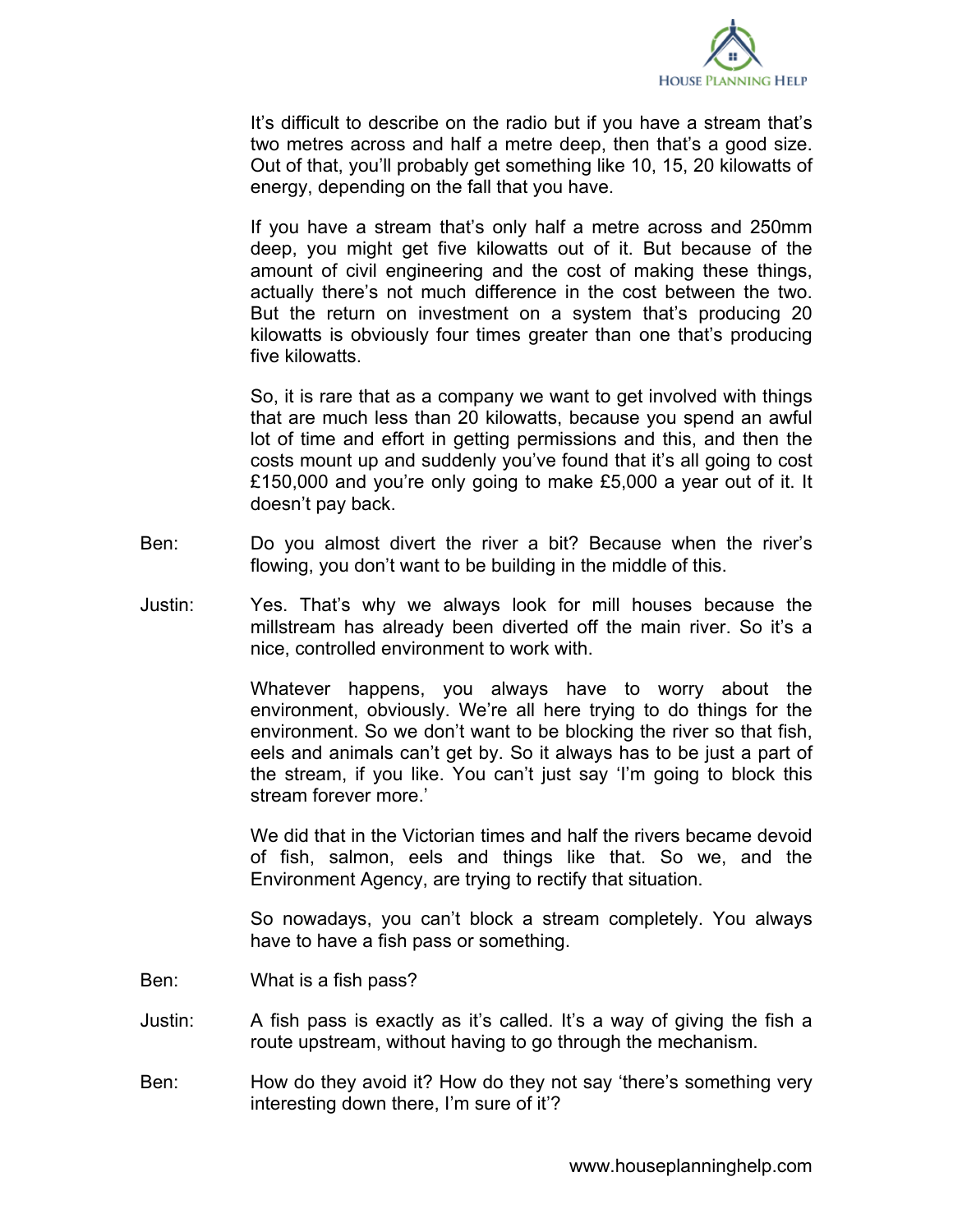

Justin: Yes, we put a sign up for them to read. 'Fish this way, eels that way, water that way!'

> A fish pass or a fish ladder, as they're often called as well, basically looks like a maze of slow, little drops that they can easily swim up and rest in the middle etc. They're quite expensive to actually put in.

> And that's why, again, you go for the bigger sites. Because you might find that the Archimedes Screw costs you £15,000 for a five kilowatt one, and it costs, say, £60,000 for a 20 kilowatt one. That's just the screw. But then the civil engineering is going to cost you another £20,000 either way and the fish pass is going to cost you £30,000 and then getting the planning permission and the consultant's time is going to cost you another £40,000.

> So, the whole thing adds up and that's why size matters, at the end of the day, because you need to have something that's going to generate a decent return on investment, otherwise it doesn't happen.

> Lots of people start off with the best of intentions but actually, at the end of the day, if you don't get a return on your investment it's hardly worth doing.

- Ben: Is there anything else we need to think about with this hydro side of things?
- Justin: I don't think so. If you have a stream running through your garden, beside your house or whatever, then it's certainly worth investigating what can you do to use the stream. How can you use the stream to the best of its ability?

The two ways are really either generating electricity and/or generating heat. If you can do both then it's fantastic because you use the electricity to run a heat pump, let's say, which is using the flowing stream to extract the heat out of, and you suddenly find that you've not only got a house that's completely free to heat and cook and use electricity, but you're probably going to get a lot of government subsidies to support the construction of the whole system in the first place.

- Ben: And I imagine a lot of this is about payback. Yes, you've got all that money to begin with, if you can just stomach that for a few years. How long do you think some of the systems you've done have taken to repay?
- Justin: With government subsidies how they are at the moment or the incentives we ought to call them, rather than subsidies or grants,